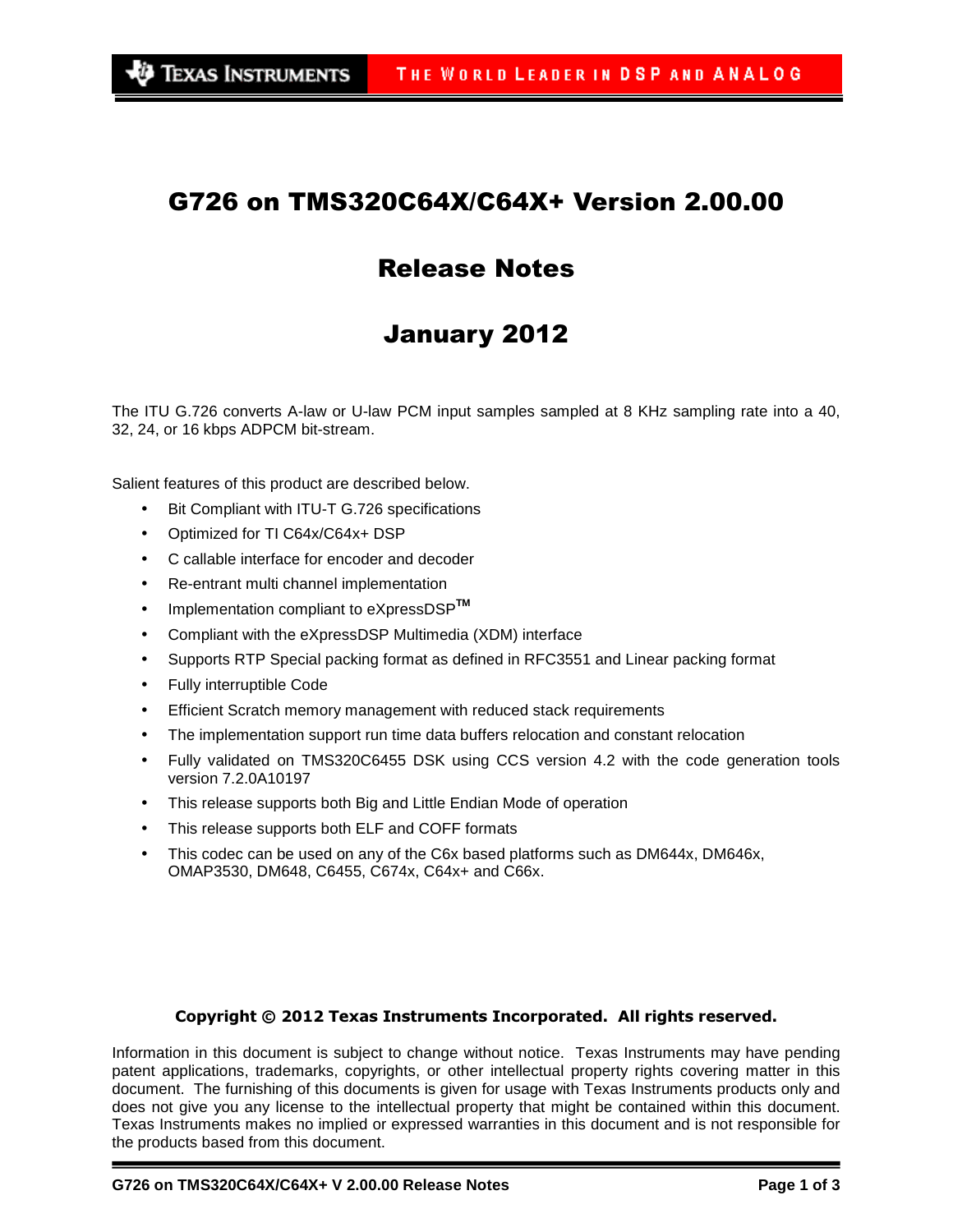### TABLE OF CONTENTS

| $2^{\circ}$ |  |
|-------------|--|
| $3^{\circ}$ |  |
|             |  |
| 5           |  |
| 6           |  |
|             |  |